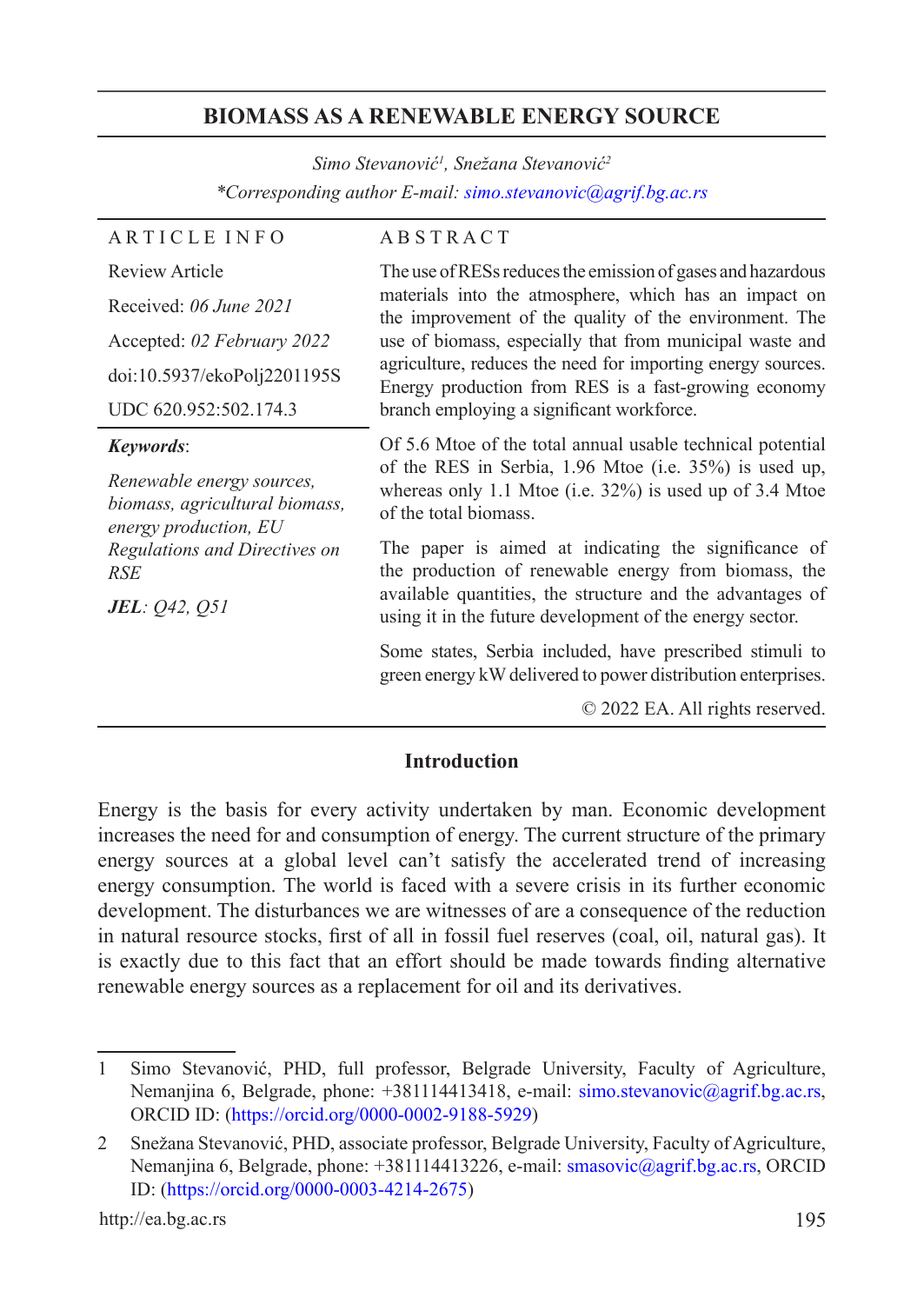Serbia has a high energy consumption growth rate, whereas it is much poorer in the primary energy reserves concerning to the world average. The previously mentioned indicates the need for the rational use of the existing energy reserves and for searching for RESs: solar energy, wind energy, geothermal energy, hydro-energy, biomass, tide and sea and ocean wave energy, and so on. The available nonrenewable energy source reserves that would meet Serbia's needs for energy are modest, but there are big RES energy potentials, first of all in biomass. Agriculture is a major energy consumer and simultaneously it can become an energy producer as well. Today, the amount of the biomass used as an energy source is negligible concerning to the amount of the biomass produced in agriculture. In world developed countries, biomass as an RES plays a particularly important role, great attention being paid to the environment protection, since combustion does not lead to an increased emission of  $CO<sub>2</sub>$  in the atmosphere (Jordanović-Vasić, 2009).

In the paper, the significance of the production of primary energy from biomass as a renewable energy source is pointed out, with a special reference to the available amounts, the structure, significance to the economy, the safety of energy production and the low energy efficiency of energy consumption in Serbia. The significance of renewable energy sources in the future development of Serbia's energy sector is highlighted. The new institutional ambience that would enable the stimulation of the development of energy production from renewable sources aimed at reducing gas emission with the greenhouse gas effect (GHG) is also suggested.

# **The Biomass Potential for Energy Production**

A question is raised regarding the amounts of energy in RESs. It is estimated that mankind needs about 1014 kWh of energy per annum. About 15000 times more energy reaches the Earth from the Sun every day than man's overall needs are. Only 2% of solar energy is transformed into the energy of the wind, which is also 300 times more than the overall energy consumption. The energy of waves, tidal energy, is about 70 times greater than the overall energy consumption of mankind. The biomass potential is about 15 times greater than its present use in energy production. The present use of hydro-energy may only ensure one-half of the need for energy (NPEE, 2004).

The fact that there have been changes in the world energy market, that many nonrenewable energy sources have already reached the very verge of exhaustion, and that energy management is one of the major environmental polluters as well must be acknowledged as such (Kokeza, 2020). Renewable energy sources impose themselves as an alternative to nonrenewable energy sources, whose excessive use led to the drastic pollution of the environment at the end of the 20<sup>th</sup> century. The condition of available resources in the future will exert an influence on the structure of energy consumption worldwide (Figure 1).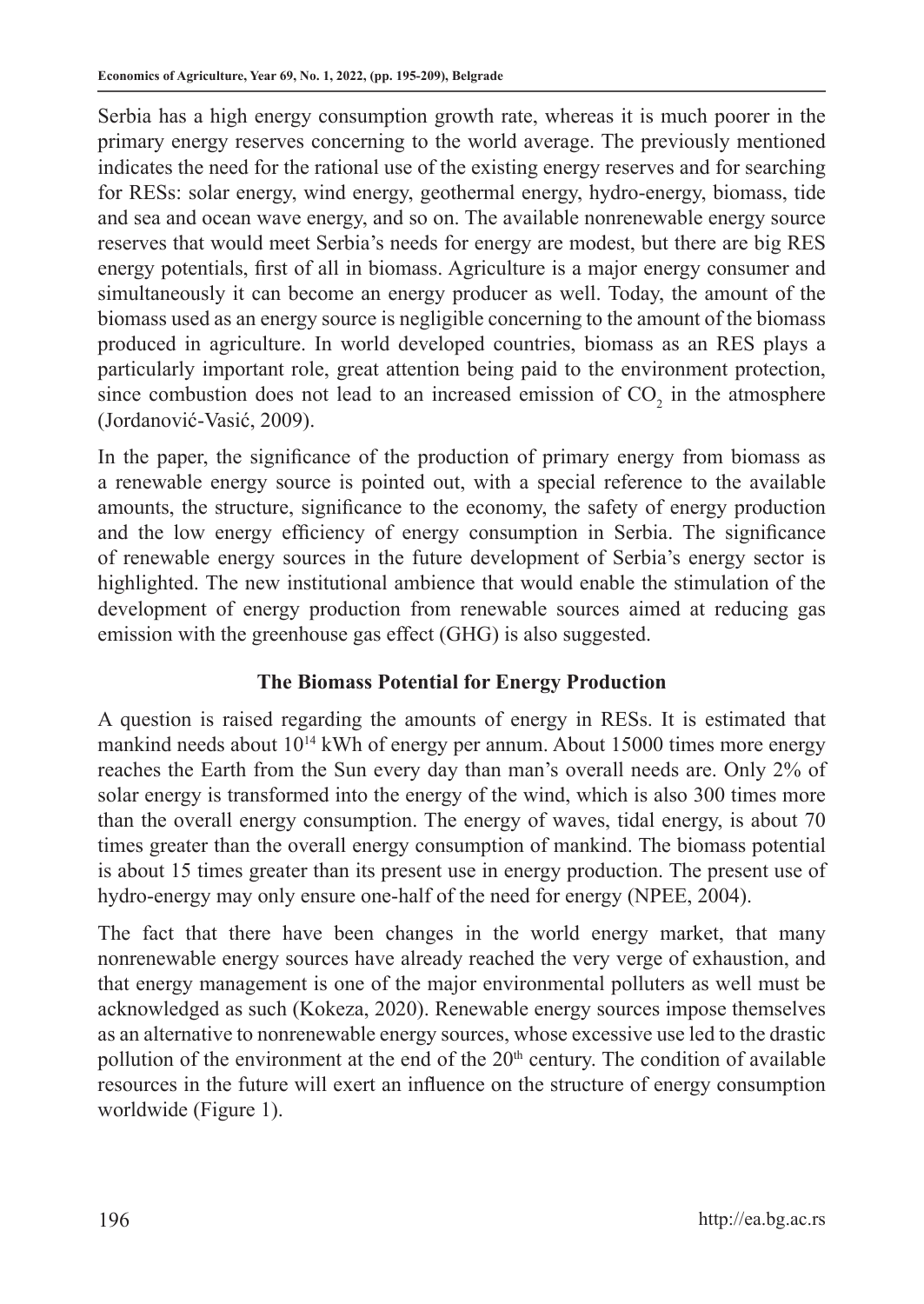

**Figure 1.** Changes in the structure of energy consumption in the world in the period from 1990 to 2050

*Source*: Wuppertal Institute for Climate, Environment and Energy (https://wupperinst.org/en/)

Biomass is a renewable and biodegradable material of an organic (plant or animal) origin. Its possibilities are big, but they have insufficiently been utilized in the field of the production of thermal and electrical energy from biomass. First of all, we think of briquette and pellet production. The greater use of briquettes and pellets in energy production, especially in households, will depend on the parity between these products and other energy sources, especially electrical energy, and on the prescribed standards for their production and distribution as well.

For the convenience of an easier study of the same, biomass has been classified into woody biomass, non-woody biomass, animal origin biomass, industrial and municipal waste.

**Woody biomass** originates from forestry, fruit growing and viticulture, waste wood and residuals of the wood processing industry (sawdust, wood slabs, etc.). Besides, biomass production may also originate from fast-growing trees (the willow tree, the poplar tree, the ash tree, the sequoia tree, etc.).

**Secondary and tertiary agricultural byproducts** are made by collecting agricultural products in plant fruit or viticulture production (cereal straw, corn stover and stalks).

**Residuals of agricultural-processing industries** (skins, shells, corncob, etc.).

**Non-woody grown biomass** (fast-growing algae and grasses).

**Animal wastes and remains**, and

**Municipal and industrial** waste (Janjić et al., 2010).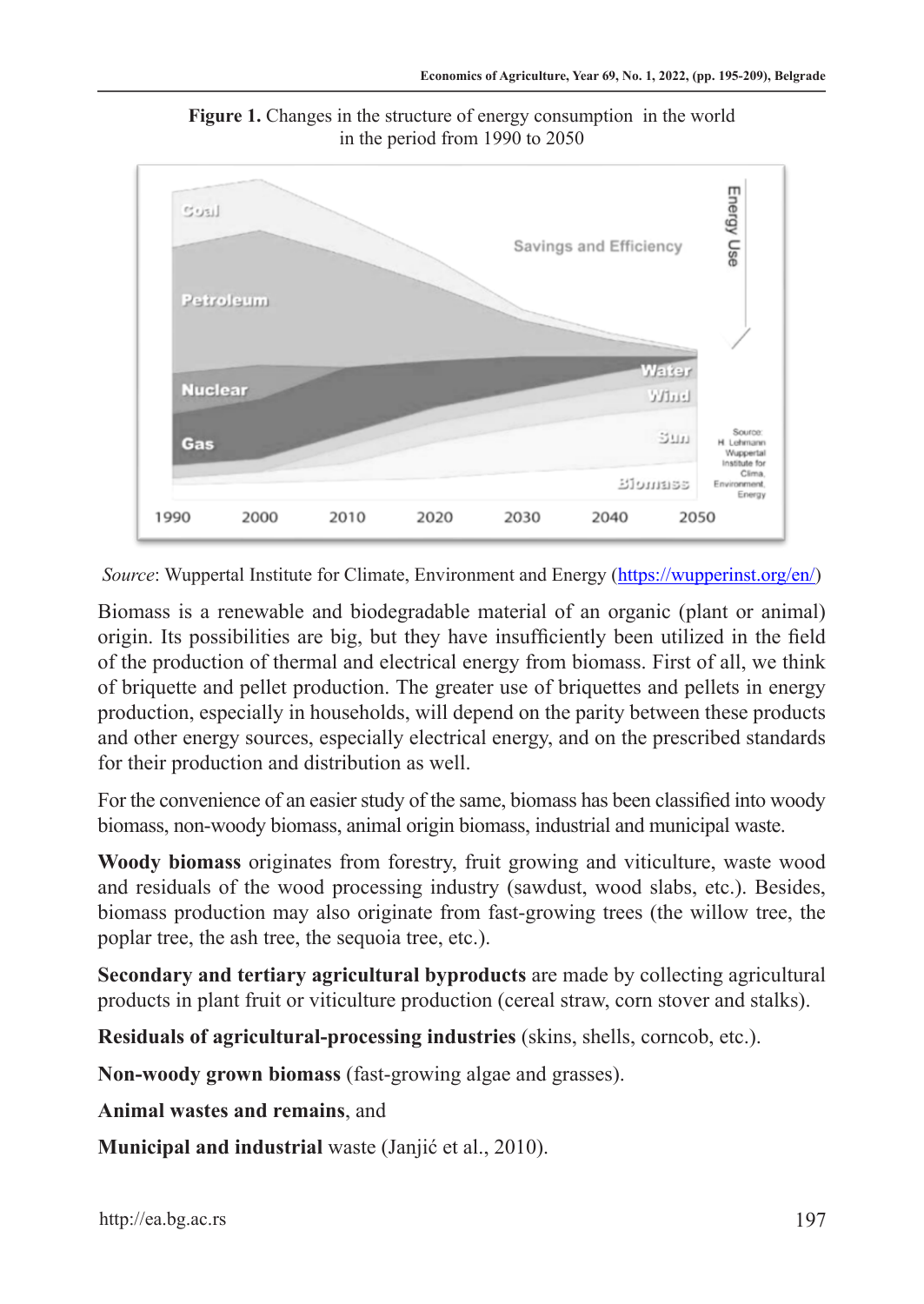In order to stimulate energy production from renewable sources, states have prescribed incentives for each kW of renewable energy delivered to electrical power distribution enterprises. So has Serbia. According to the Energy Sector Law (ZE, 2108), an energy entity may acquire the status of a producer of electrical energy from renewable sources for that particular electrical power plant, if:

- 1. it uses RESs in the electrical energy production process;
- 2. it was built to be used and is suitable for being used in compliance with the law regulating the construction of buildings;
- 3. it has ensured the special measuring separated from the measuring performed in other technological processes that serves to measure the received and delivered electrical energy, or thermal energy into the system;
- 4. it has a license to perform the activity in compliance with this Law; and if
- 5. it also meets the other conditions in compliance with the deed from Article 74 of this Law.

No entity may acquire the privileged producer status if it produces electrical energy from a reversible hydropower plant. The stimulating measures for electrical energy privileged producers encompass the following:

- 1. an obligation upon the entity to purchase all the amounts of the energy produced from renewable sources from the privileged producer;
- 2. the prices at which that energy is purchased;
- 3. the period of the validity of the obligation to purchase electrical energy;
- 4. assuming balance responsibility;
- 5. and the other incentive measures prescribed by the deed based on this Law and the other laws and regulations, too, by which taxes, customs duties and other duties, the environment protection and energy efficiency (ZE, 2018).

Projections of the production of energy from renewable sources are based on the forecasts for the economic development of the country, the energy market development dynamism and the like, due to which fact deviations of real data from projected data may also be expected to appear. Therefore, there is the need for the permanent adjustment of the energy production projection in compliance with Serbia's needs in the energy management sector. Article 52 of the Law on Energy Management envisages that the ministry relevant for the energy management field shall monitor the implementation of the National Action Plan and that the Government shall submit an annual report. Also, Article 15 of the Energy Community Ministerial Council imposes the obligation to have it constantly updated because of the preparation and submission of appropriate reports to the Energy Community Secretariat on the progress made in the implementation of the National Action Plan until the Year 2020 (SNSRES, 2013).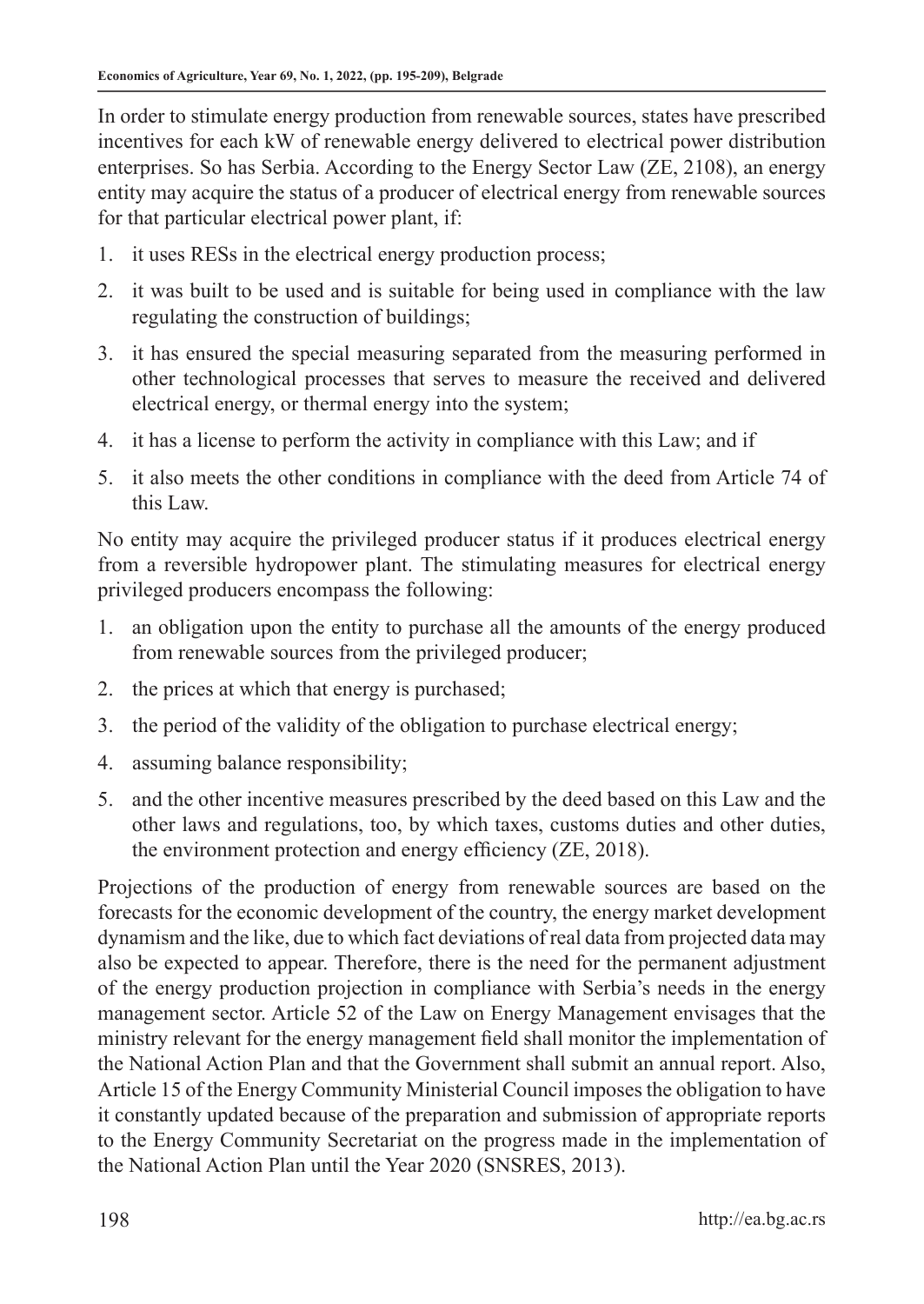There is an assumption that energy supply will be both economically and ecologically completely sustainable in the future. The use of renewable sources and forming a closed circle of energy production and use, as well as using waste energy, is becoming the most important item of all future development and energy supply strategies.

The Club of Rome's report entitled "Beyond the Age of Waste" indicates the problem of the production of sufficient amounts of the energy that would be economically costeffective as well. They are still warning that national economies should be managing energy balance, not only the monetary dimension, since money is only relative and ephemeral, whereas on the other hand, energy is necessary and eternal (Jovanović, 2018).



**Figure 2.** The EU Energy Policy until the 2020

# *Source:* Authors' modification

(http://banisaenergy.com/en/novosti-otrasli/20-20-20-eu-program-renewable-energy-andemission-reduction)

In compliance with Directive 2009/28/EC, the mandatory goals have been set for all the EU member states so as to ensure that, in the year 2020, RESs have a 20% share in the gross final energy consumption (GFEC) at the EU level. The mandatory national goals of the EU member states are defined in the section of Annex I and are consistent with the goal that the RES share in the GFEC should be at least 20%. Each member state is also obliged to ensure at least 10% share of energy from RESs in the GFEC in traffic by the year 2020 (\*\*\*, Energy, 2020)

Bearing in mind Directive 2009/28/EC, as a country in the EU association process, Serbia has the obligation to ensure that 20% of primary energy production should be from RESs by the year 2020. The total RESs available in Serbia with a technically usable potential is 5.6 Mtoe (million tons of the oil equivalent<sup>3</sup>) per annum. The biomass potential is 3.4 Mtoe (of which as much as 1.1 Mtoe is already being used today). The biomass potential still unused is 2.3 Mtoe. The hydro-energy potentials are 1.7 Mtoe (0.9 Mtoe is already being used). The geothermal energy potentials are estimated at

 $3 \t1$  toe = 7.33 barrels of the oil equivalent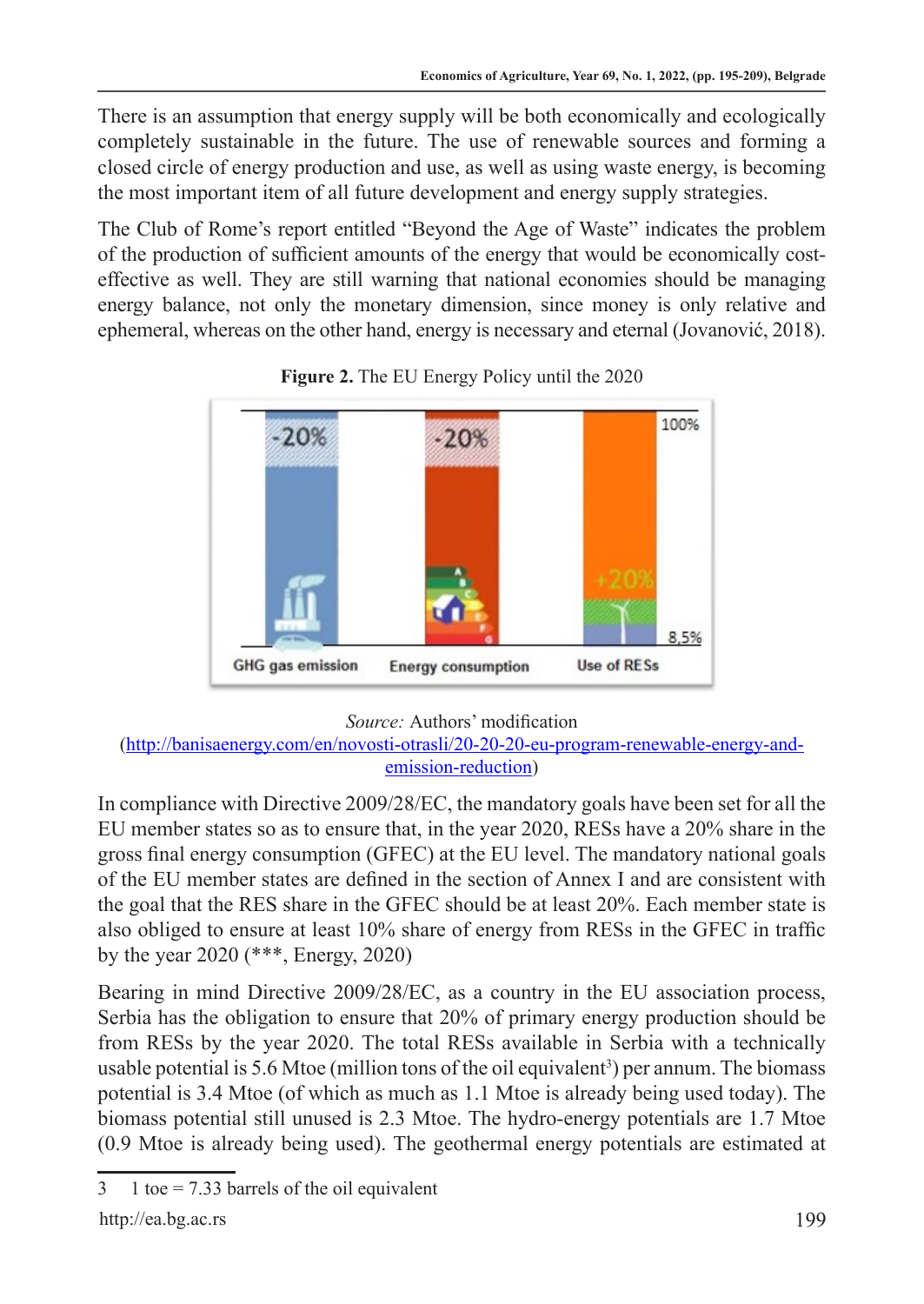0.2 Mtoe, the energy of the wind 0.1 Mtoe, solar energy 0.2 Mtoe and biodegradable waste energy 0.04 Mtoe. Of the total available RES technical potential, Serbia uses 35% (NSOIE, 2013). A greater use of RESs may significantly reduce the use of fossil fuels and reach the goal related to the RES share in the total final energy consumption.





*Source*: (Banjac, 2012)

Bearing in mind Directive 2009/28/EC, as a country in the EU association process, Serbia has the obligation to ensure that 20% of primary energy production should be from RESs by the year 2020. The total RESs available in Serbia with a technically usable potential is 5.6 Mtoe (million tons of the oil equivalent<sup>4</sup>) per annum. The biomass potential is 3.4 Mtoe (of which as much as 1.1 Mtoe is already being used today). The biomass potential still unused is 2.3 Mtoe. The hydro-energy potentials are 1.7 Mtoe (0.9 Mtoe is already being used). The geothermal energy potentials are estimated at 0.2 Mtoe, the energy of the wind 0.1 Mtoe, solar energy 0.2 Mtoe and biodegradable waste energy 0.04 Mtoe. Of the total available RES technical potential, Serbia uses 35% (NSOIE, 2013). A greater use of RESs may significantly reduce the use of fossil fuels and reach the goal related to the RES share in the total final energy consumption.

# **Legal Regulations on Renewable Energy Sources**

**EU Directives on renewable energy sources.** In 2001, the EU adopted the Directive on Renewable Sources (2001/77/EC), which is the obligation for the legislations of the EU member states in the sense of increasing the share of renewable sources in electrical

<sup>4 1</sup>toe =  $7.33$  barrels of the oil equivalent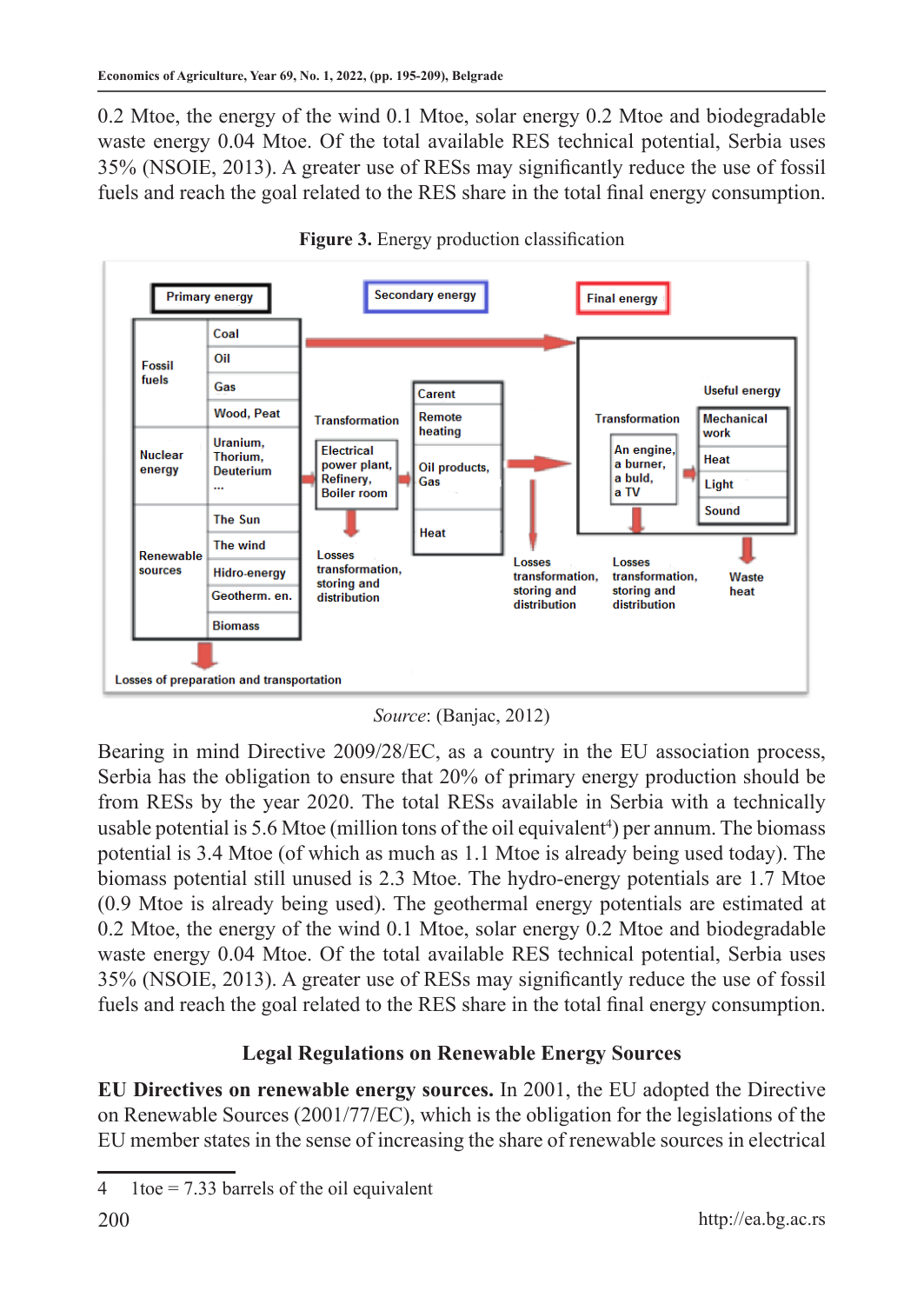energy production. The average share of renewable sources in the total production of electrical energy in 1997 was 13.9%. In 2010, that share had to be 22.1%. According to the Directive, that percentage also included big Hydropower Plants (HPs) although it was about a conventional energy source.

The new EU directive (2009/28/EC) on the RES use promotion is aimed at achieving a 20% share of RESs in overall energy consumption and a 10% share of biofuels in total EU transportation by 2020. Yet another request also refers to the adjustment of the national goals of all the EU member states. The year 2007 is taken as the reference year. The main goal of the Directive 2009/28/EC is the so-called 3 x 20 by 2020 (20% less  $CO_2$  emission; 20% of renewable energy sources, and 20% greater energy efficiency). Namely, in September 2008, the European Parliament adopted a package of regulations on climate changes, whose aim was to ensure a 20% reduction in the greenhouse effect gas emission, a 20% improvement of energy efficiency and a 20% share of renewable energy in total energy consumption in the EU by 2020, as perceived in relation to 1990 (Petrović, 2018).



**Figure 4.** The share of renewable energy sources in total energy consumption in the EU member states in 2018 and the goals for the year 2020 as defined by Directive 2009/28/EC

#### *Source*: https://ec.europa.eu/eurostat

**The EU policy and legislation in the RES field.** The EU policy is formed through the standards and rules known as the EU Directives. The Directives are common for all nations, but they do respect national specificities, so they determine the minimum requirements. For the first time in 1983, the EEC adopted a common regulation (Council Directive 83/189/EEC), which prescribed the standards for the equipment for using RESs. The recommendation for an increase in the RES share in total energy production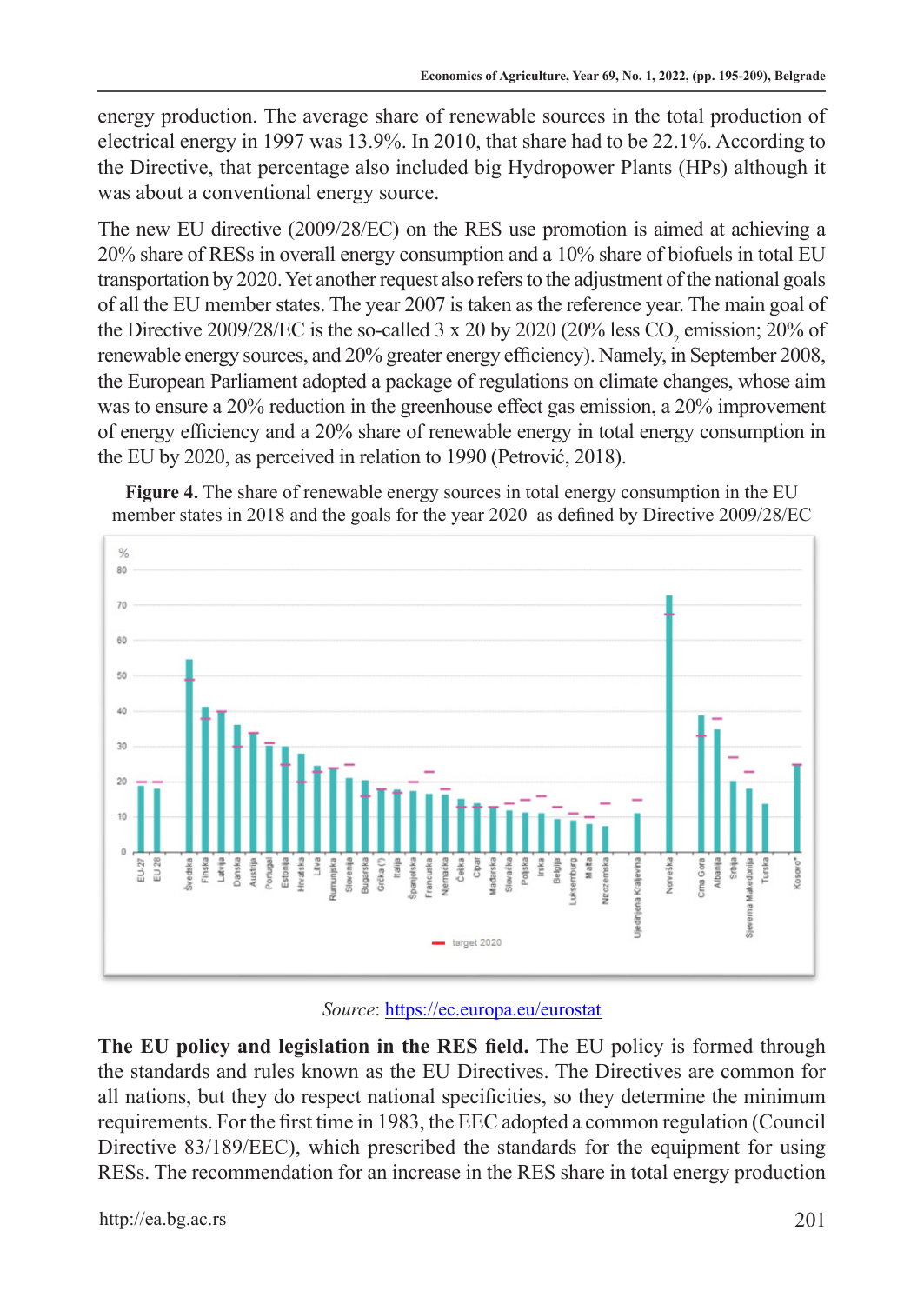and consumption was adopted by the EEC in 1988. By the adoption of the Directive (EC 96/92), the EU started a serious reform of the electrical-energy system in 1997. The gas system reform began in 1998 by the Directive (EC98/30). These directives lead towards the liberalization of the internal electrical energy market and the energy sector as a whole.

At the end of 1996, the European Commission adopted the Green Paper that defines the priority measures needed to be undertaken by the EU and its member states as the first step towards a joint strategy for the production of energy from renewable sources. A special emphasis was placed on the importance of RESs in the reduction of the emission of the greenhouse effect gases and an increase in energy self-sufficiency, as well as the opening of new jobs, especially in rural areas, in the fields of the production of energy from renewable sources. As a result of an extensive debate on RESs, a document (the so-called White Book on Renewable Sources) was adopted. Based on the current condition of the environment and the energy sector, the Book proposed a national energy activities program.

The research study revealed that the goals set in Directive EC 96/92 in its relevant parts had not been achieved, so in 2003, the EU adopted another Directive 2003/59/EC<sup>5</sup> on the electrical energy market, wishing to liberalize the energy source market, which is expected to be completely satisfied by the introduction of a uniform financial market in the EU (Milenković, 2017)

As early as in 2017, as many as nine EU countries (Sweden, Finland, Italy, the Czech Republic, Estonia, Latvia, Romania, Bulgaria and Croatia) achieved the goal of 20% of energy originating from renewable sources. Austria, France and the Netherlands are quite close to achieving the goal. In the last few years, 24 of the 28 EU member states have been accelerating the transfer-to-renewable-energy-sources procedure (http:// www.rts.rs, 2021). Since 2008 to date, the EU has doubled the amount of the energy produced from RESs. Once the prior goal has been achieved by 2020 (20% of the production of energy from renewable sources), the EU will start realizing a new goal  $-27%$  of the production of energy from renewable sources. In some countries, such as Romania and Croatia, there has been an investment boom in the RES sector.

An increase in the production of energy from renewable sources leads to the opening of new jobs in this fast-growing branch. The number of employees in the production of energy from renewable sources in the world increase from 5.0 million in 2012 to 9.8 million in 2016<sup>6</sup>, the leaders in this increase being China, India, Brazil, Japan, the USA and Germany. Only in the RES field in China, 3.5 million workers are employed. Worthy of mention is also an increase in the number of the employed in Malaysia and Thailand. Asia employs over 60% of the total population employed in the production

<sup>5</sup> The directive started being applied in July 2004, until when the EU member states had a deadline to bring their legal regulations into compliance with the provisions of the Directive.

<sup>6</sup> International Renewable Energy Agency (IRENA)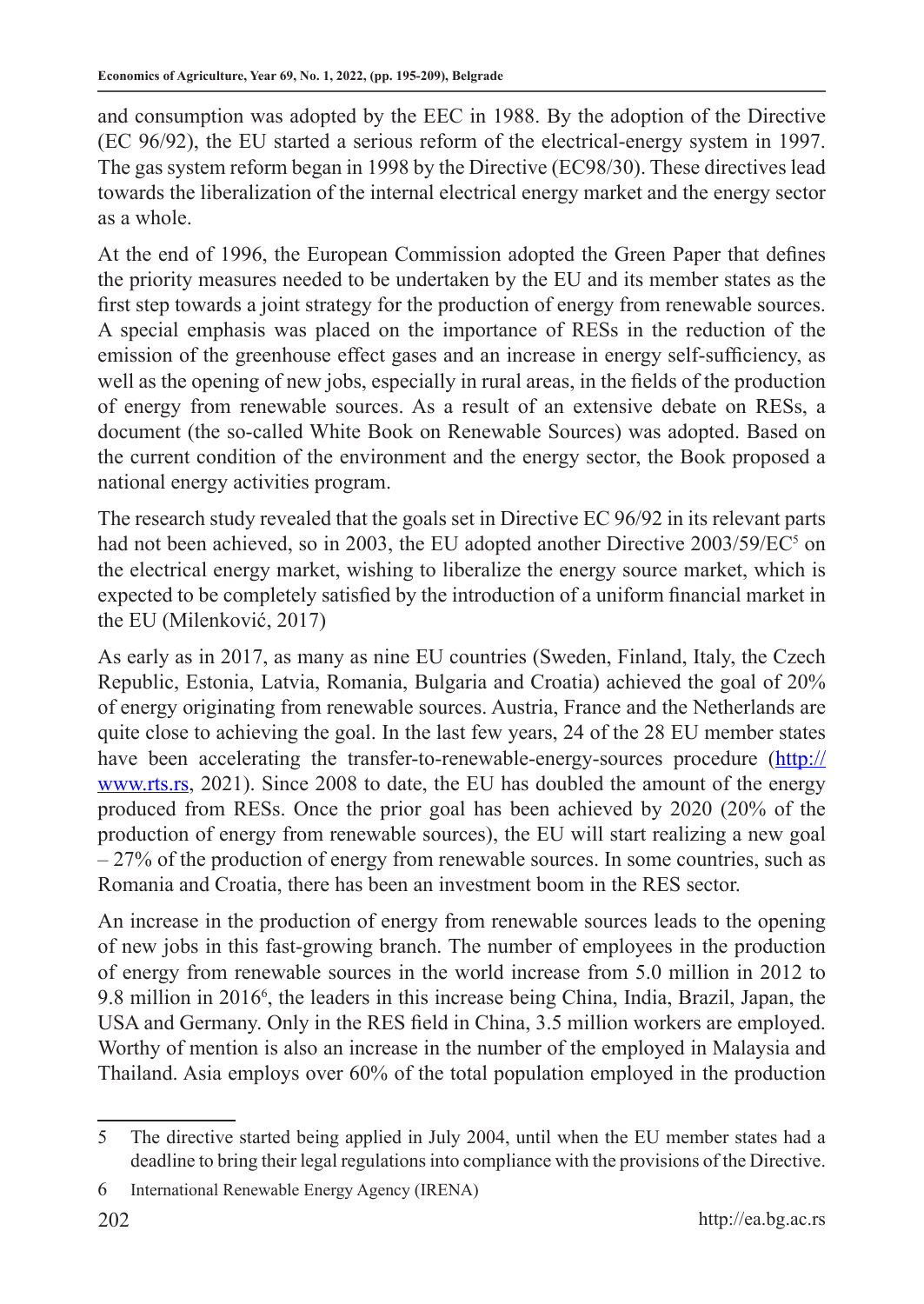of energy from renewable sources. According to estimations, more than 25 million workers will have been employed in the sector of the production of energy from RES by the year 2030, and this sector will have been acknowledged as one of the main sectors generating economic growth. There are 85,000 workers engaged in the research and development program in Germany (Vorlop, 2005).

The EU founds its new Energy Policy Strategy on the diversification of energy sources, especially renewable ones, and the application of new contemporary energy production technologies. In this manner, the EU will achieve greater energy independence.

The data pertaining to Serbia are all but encouraging. Only 25% of Serbia's needs for energy are satisfied by the production of energy from own sources. A low percentage of self-sufficiency in energy production like this will turn Serbia into a country whose further economic development will be conditioned by the possibility of ensuring energy sources on the world market. There is increasingly less time for that, given the fact that the estimated coal reserves will be exhausted in about 50 years, and those of oil and gas in only 20 years from now.

# **Biomass as an Energy Source**

Ever since fire was discovered, biomass has been the main energy source for mankind. Biomass is specific because of the "storing" of  $CO_2$  and solar energy during its creation. The use of biomass for a biofuel, bioenergy, chemical and other products does not increase the concentration of  $CO_2$  in the atmosphere. By the transformation of biomass into energy (electrical/thermal, a fuel for engines or raw materials for the chemical industry),  $CO_2$  is released, but in a considerably smaller amount in relation to the combustion of other energy sources. Differently from the fossil fuels that are a product of the effect the Sun makes on plants, then their transformation into energy sources several thousand years later, biomass as an energy source is most frequently used immediately after its creation. The EU has been imposing an additional stimulus for using biomass as an RES to a greater extent due to its increasingly stricter regulations on the environment protection. The combustion of agricultural and forest remains, as well as solid waste for energy production, is twice as beneficial since it represents an efficient use of waste products, simultaneously also solving the waste disposal issue.

Because of its characteristics during combustion, the production and use of biomass protects the environment, stimulates the growth of the economy and ensures additional energy safety. The biomass potential for bioenergy is quite a big one and very widespread throughout the world. Today, biomass is the main source of the world energy resources, ensuring 13% of total energy. In developing countries, 35% of energy is generated from biomass. The European countries such as Austria, Sweden and Finland are already producing around 20% of commercial energy from biomass today. It is estimated that approximately 38% of the world's needs for fuels and 17% of its needs for electrical energy might be satisfied from biomass by 2050. (Janjić et al., 2010)

Differently from the energy of the Sun and the energy of the wind, whose production

http://ea.bg.ac.rs 203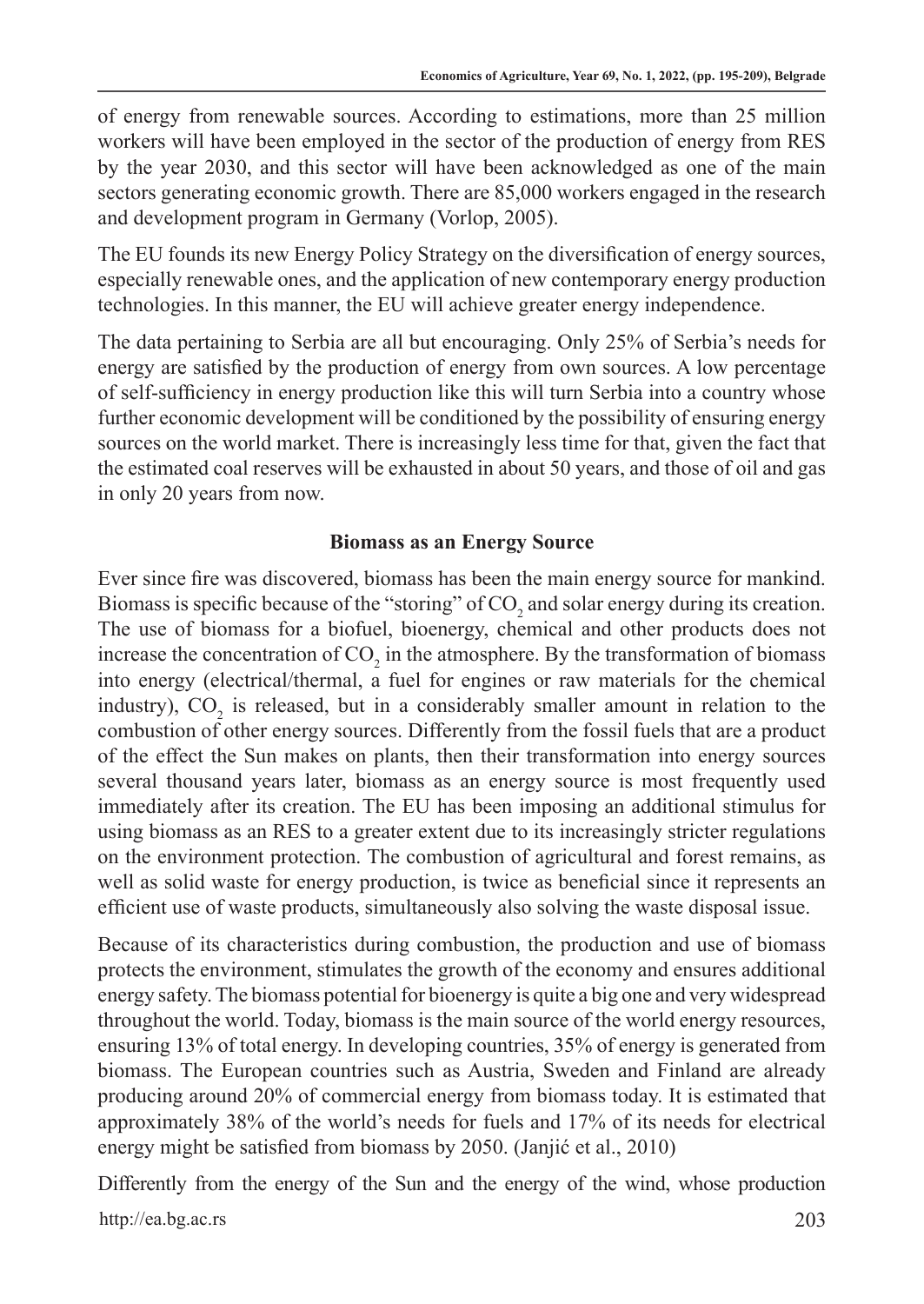significantly depends on the weather factors, biomass can be used to produce energy throughout the year. If energy produced from biomass is cogenerationally<sup>7</sup> used to produce electrical and thermal energy, then the heat effect ranges from 70% to 80%. In case biomass is only used to produce electrical energy, that effect ranges from 10% to 25%.

Using biomass as an energy source is of a general interest due to the following advantages:

- 1. biomass is a renewable, sustainable and relatively ecologically clean energy source;
- 2. biomass can be used to generate from it a larger number of the materials of a new structure of different physical and chemical features (Bozell, 1999);
- 3. an increased use of biomass will prolong the lifecycle of reduced crude oil reserves;
- 4. the fuels obtained from biomass are with an insignificant concentration of sulfur, and because of that they do not contribute to the emission of the sulfur-dioxide that causes acid rains;
- 5. by biomass combustion, smaller amounts of ash are produced than in the case of coal, and ash products may be used as additives for farm soils, etc.
- 6. the combustion of agricultural and forest remains, as well as municipal solid waste (MSW), for energy production is an efficient use of waste products which reduces the significant issue of waste disposal, especially in municipal areas;
- 7. biomass is a domestic resource which is not subject to price changes in the world, or imported fuel supply uncertainties;
- 8. biomass offers a clean and renewable energy source so as to enable the improvement of the conditions of our environment, economy, energy management and market, too; and
- 9. the use of biomass may be a way to prevent a greater share of carbon-dioxide in the atmosphere, since it does not increase the atmospheric level of carbon-dioxide (White and Plasket, 1981).

Because of the mentioned specificities, biomass imposes itself as an alternative RES today, especially in the conditions of deficient solid, liquid and gas fuels, and unused land areas on which biomass could be produced for the needs of energy production.

At the beginning of 2021, it was for the first time that the EU produced more electrical energy from RESs than separately from coal and nuclear power plants. When the EU member states are looked at individually, there are big differences. In one group of them, the number of green kW grew, whereas in the other group no step forward was made. Irrespective of the modest results obtained so far, the EU does not give up on the plan to stop using coal in electrical energy production in the next ten years. The same is also required from Serbia and the other Balkan countries. In the past five years, the EU

<sup>7</sup> Cogeneration is the procedure of the simultaneous production of thermal and electrical energy (combined heat and power, or CHP). In this procedure, the thermal energy created by producing electrical energy in thermal power plants is used to remotely heat buildings and settlements.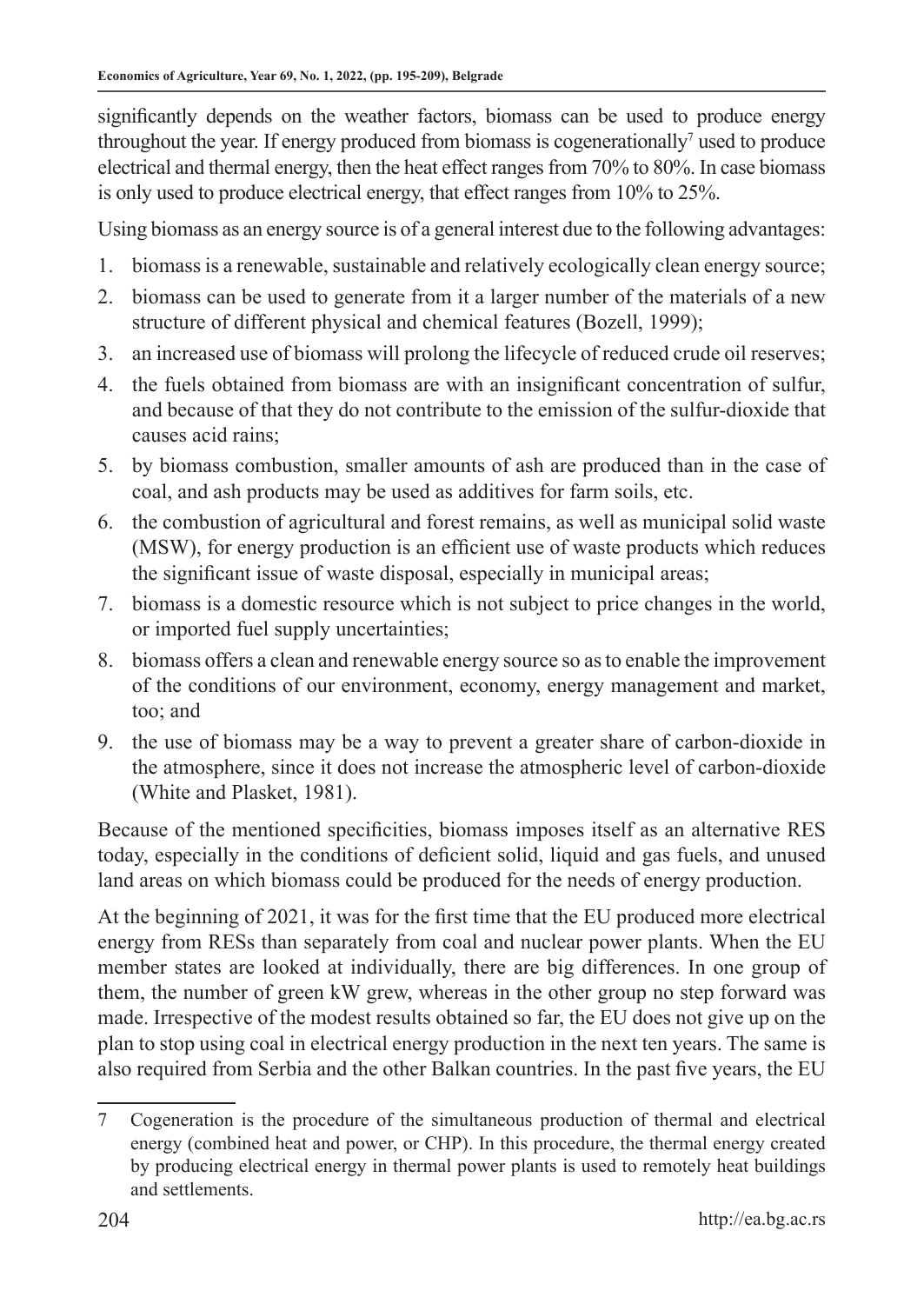has halved coal consumption, and in 2020, it made a "green" turn. In 2020, the largest number of the new capacities built from RESs were built for the purpose of producing electrical energy from the wind, then from solar energy, whereas the construction of hydropower plants and biomass-operated plants was stagnating. The EU generated 19% of electrical energy from the energy of the wind and solar energy in 2020. Yet about 20% of electrical energy in the EU is generated from hydropower plants and biomass. So, the EU generates 38% of electrical energy production from RESs, 37% from fossil fuels (coal, oil and gas), and the rest of it from nuclear energy (https://euractiv.rs, 2021). Research studies show that the leaders in the production of electrical energy from RESs are Denmark, Ireland, the Netherlands, Spain and Germany. A total of the seven EU member countries, however, have not made any progress in the production of energy from RESs so far. The EU Eastern European countries that have obliged themselves to adhere to the EU ecological plan envisaging that, by 2050, Europe will be the first energy-neutral continent in the world are being faced with the same problem as well. It will be all but easy for Poland and Czechoslovakia, as well as the other countries whose electrical energy production is dominantly based on coal-operated thermal power plants, to achieve that goal. The Balkan countries whose electrical energy supply depends on the performance of coal-operated thermal power plants will also have to do the same work. Serbia generates 70% of electrical energy from thermal power plants by lignite combustion.

Decision-makers are now expected to make the best possible concept, bearing also in mind the goals taken over on the occasion of joining the Energy Community, as well as the goals that we should set on our own as a country, bearing in mind the present level of the environment pollution. A gradual increase in the share of green kilowatts in electrical energy production will make better the adoption of the Law on Renewable Energy Sources, which itself envisages that at least 50% of produced electrical energy and thermal energy will originate from RESs by 2050.

The largest share in the production of energy from RESs in Serbia is realized via hydroenergy, i.e. through hydro-power plants, from which about 10,200 GWh per annum are generated using quite outdated pieces of equipment, with an estimation that the upgrading of the capacities from those sources at the annual level could enable the generation of around 14,200 GWh. Even in such an uncertain situation, only 20% to 25% of total real RES potentials is used in Serbia. With the present technologicaltechnical development and investment possibilities, around 80% of unutilized potentials are found in biomass exploitation (woody biomass and biomass from agricultural production), whereas 20% accounts for the micro-hydro-plant and geothermal source potentials (Janić et al., 2010).

http://ea.bg.ac.rs 205 Energy sources consumption in Serbia is at the level of 15 million tons of the oil equivalent (Mtoe), of which 7.4 Mtoe accounts for net consumption, and 3 Mtoe accounts for electrical energy consumption. Of the total consumption, 7.9 Mtoe (i.e. 52%) is from coal, 4 Mtoe (i.e. 27%) is from liquid fuel, 2.1 Mtoe (14%) is natural gas, and 1 Mtoe (i.e. 7%) is hydro-energy. Of the total consumption, only 7% originates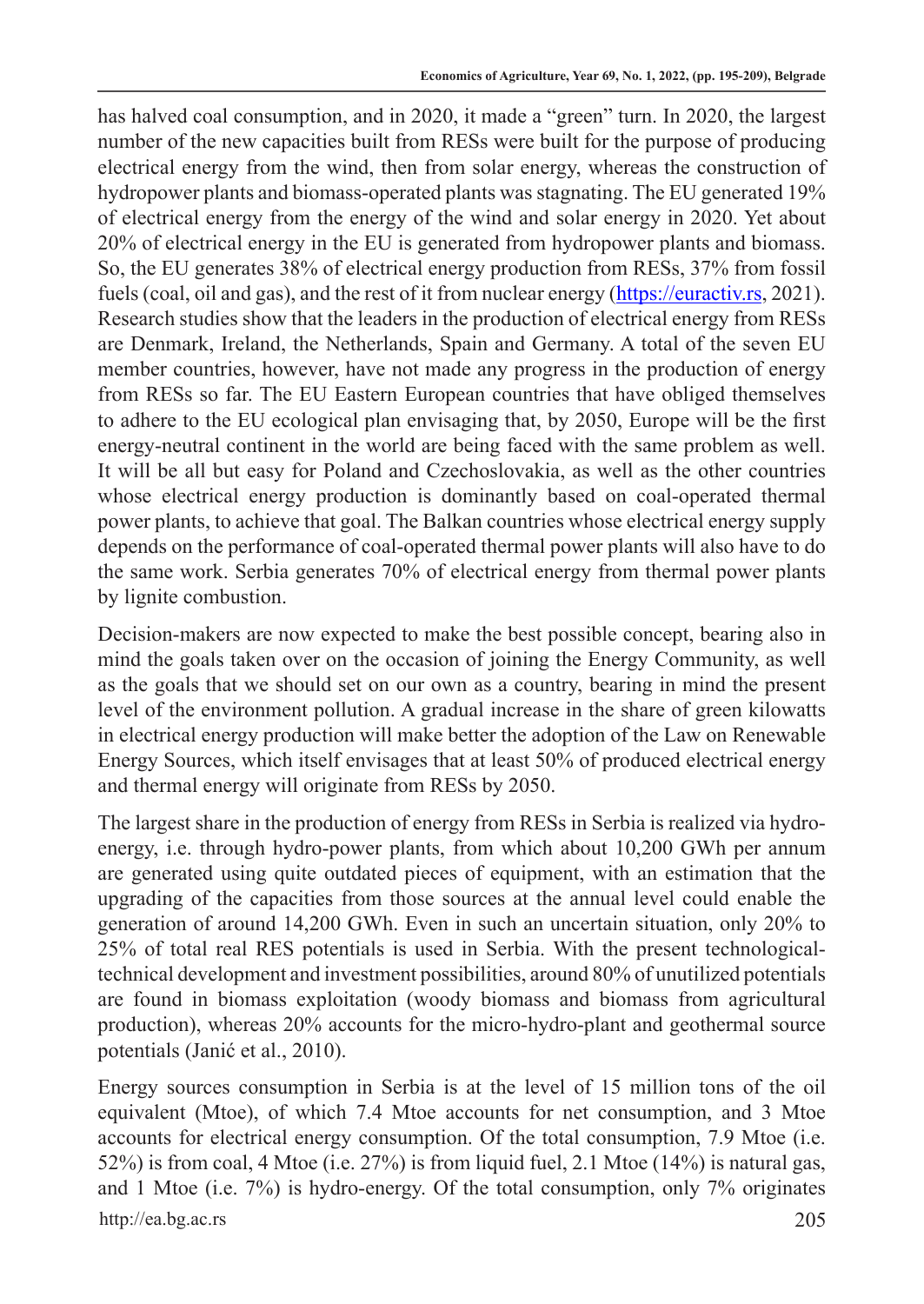from renewable sources, which are related to big hydro-power plants (Dakić and Kragić, 2008). On the other hand, Serbia is estimated to have 3.2 Mtoe in RESs, which are used in an insignificant amount. As far as the RES potential is concerned, 2.6 Mtoe accounts for biomass, 0.15 Mtoe accounts for small-sized hydro-power plants, 0.18 Mtoe accounts for geothermal energy, and 0.1 Mtoe accounts for solar energy, whereas the rest accounts for the energy of the wind<sup>8</sup> (SEEA).

This analysis allows us to see that biomass is Serbia's basic potential in RESs. Of the estimated amount of biomass, 60% accounts for the biomass of an agricultural origin, whereas 40% accounts for forest biomass. Forest biomass combustion plants have been developed to a high level, whereas plants for using agricultural biomass are still being developed. (Dakić and Kragić, 2008).

# **Conclusions**

In the conditions of deficient and limited available amounts of solid, liquid and gas nonrenewable energy sources, as well as the unutilized land areas on which it could be produced, biomass imposes itself as an alternative RES due to its production specificities. Apart from the reduced emission of  $CO<sub>2</sub>$  and the environment protection during combustion, the use of biomass through an additional engagement of the workforce stimulates the growth of the economy and ensures a country's greater energy safety.

The production of energy by combusting municipal waste generates double effects. On the one hand, the amount of waste is reduced and disposed of to landfills, thus polluting the environment less, whereas on the other, foreign-exchange funds necessary for importing energy.

Today, 13% of total energy is generated from biomass. Developed countries, such as Austria, Sweden and Finland, produce around 20% of energy from biomass. It is estimated that, by the year 2050, approximately 38% of the world's needs for fuel and 17% of the world's needs for electrical energy will be satisfied from biomass. Transition towards the production of electrical energy from RESs must, first of all, rest on the decisiveness of the state to subsidize the producers of this energy. That decisiveness is also stimulated by the financial institutions that will not support the construction of coal-run energy capacities.

Due to increasingly stricter regulations on the environment protections, the EU has introduced additional stimuli for each kWh of delivered energy produced from RESs. Serbia also applies similar regulations in the field of the production of energy from RESs. Regulations will positively influence the construction of new capacities for the production of energy from RESs.

Given the potentials of the biomass available in Serbia, it is necessary that own technologies for its use should be developed. A greater use of biomass might satisfy 25% of Serbia's needs for energy. In order to make a more significant progress in increasing the use of biomass as an RES, it is necessary that the country should have a well-devised and well-coordinated energy policy.

<sup>8</sup> Serbian Energy Efficiency Agency (SEEA).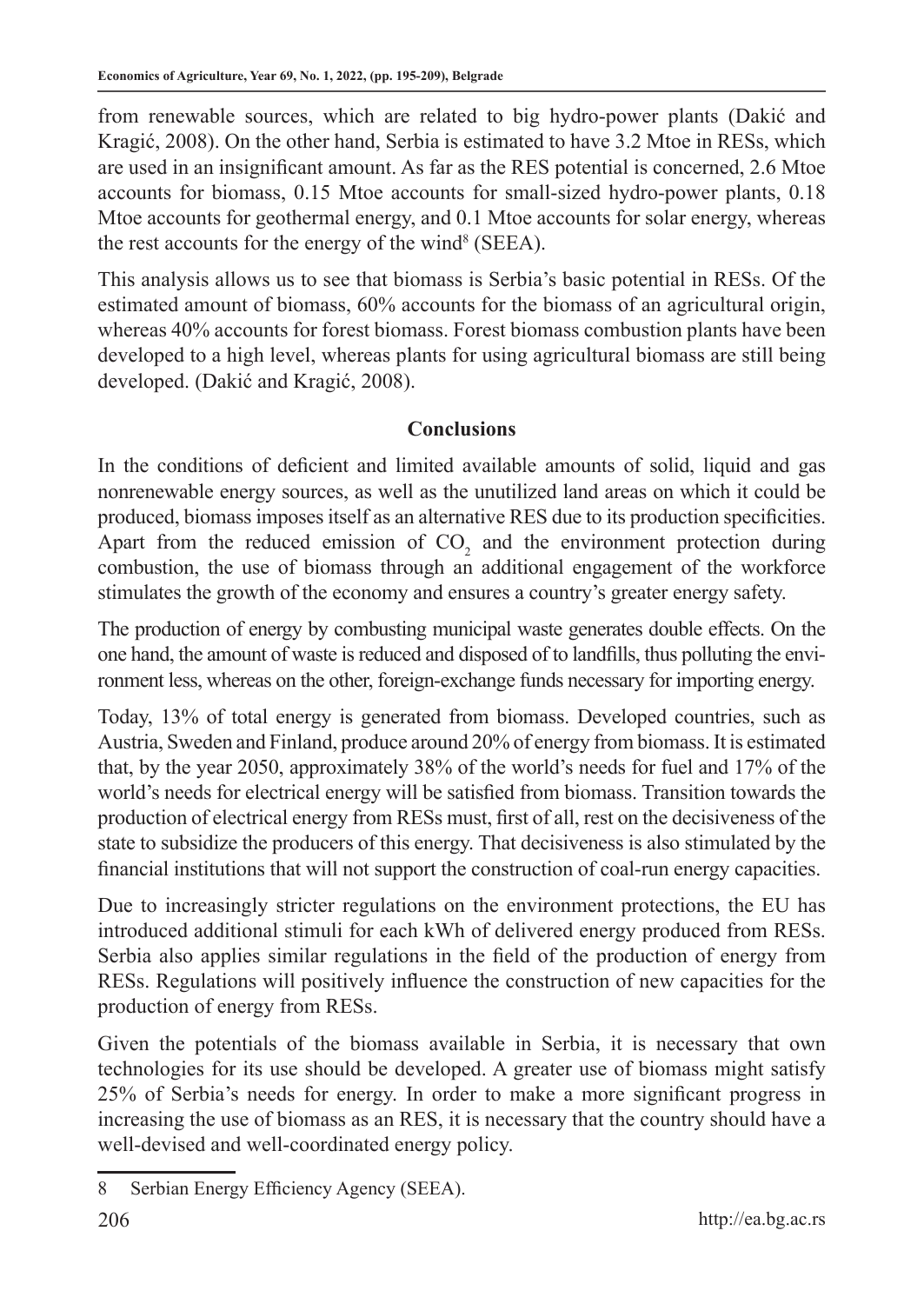By building plants for the combined production (cogeneration) of thermal and electrical energy in the future, the issue of heating and a greater production of electrical energy would be solved. Simultaneously, the use of electrical energy for heating would be reduced, and the total energy efficiency of the country would be increased.

#### **Acknowledgements**

The result of the research study is within the frameworks of the scientific-research work implementation and funding in the year 2021 made between the Belgrade Faculty of Agriculture and the Ministry of Education, Science and Technological Development of the Republic of Serbia, Agreement Registration Number: 451-03-9/2021-14/200116.

# **Conflict of interests**

The authors declare no conflict of interest.

### **References**

- 1. Banjac, M. (2012). Renewable Energy Sources in Serbia The Lega Framework, Obligations and Plans, 6<sup>th</sup> December 2012.
- 2. Bozell, J.J. (1999). Renewable feedstock for the production of chemicals. In: Proceedings of the 217th ACS national meeting, *Division of Fuel Chemistry,* Vol. 44., 187-191.
- 3. Council Directive of 28 March 1983 laying down a procedure for the provision of information in the field of technical standards and regulations (83/ 189/EEC), Official Journal of the European Communities No L 109/8, 26.04.1983.
- 4. Dakic, D., Eric, A., Djurovic, D., Eric, M., Zivkovic, G., Repic, M., Mladenovic M., Nemoda, S., Mirkov, N., Stojanovic A. (2009). One Way to Use the Side Products from Agricultural Production as Fuel *PTEP*, 13(1).
- 5. Dakic, D., Kragic, B. (2008). Biomass by products used as a fuel in PKB corporation, BIOSYNERGY enlargement and Integration Workshop, 17-18 April 2008., JRC institute for Energy, Petten, Holland.
- 6. Directive 2003/59/EC of the European Parliament and of the Council of 15 July 2003 on the initial qualification and periodic training of drivers of certain road vehicles for the carriage of goods or passengers, amending Council Regulation (EEC) No 3820/85 and Council Directive 91/439/EEC and repealing Council Directive 76/914/EEC.
- 7. Directive 2008/98/EC of the European Parliament and of the Council of 19 November 2008 on waste and repealing certain Directives, Official Journal of the European Union L 312/3, 22.11.2008.
- 8. Directive 2009/28/EC of the European Parliament and of the Council of 23 April 2009 on the promotion of the use of energy from renewable sources and amending and subsequently repealing Directives 2001/77/EC and 2003/30/EC (European Council. 5 June 2009. Retrieved 19 September 2016.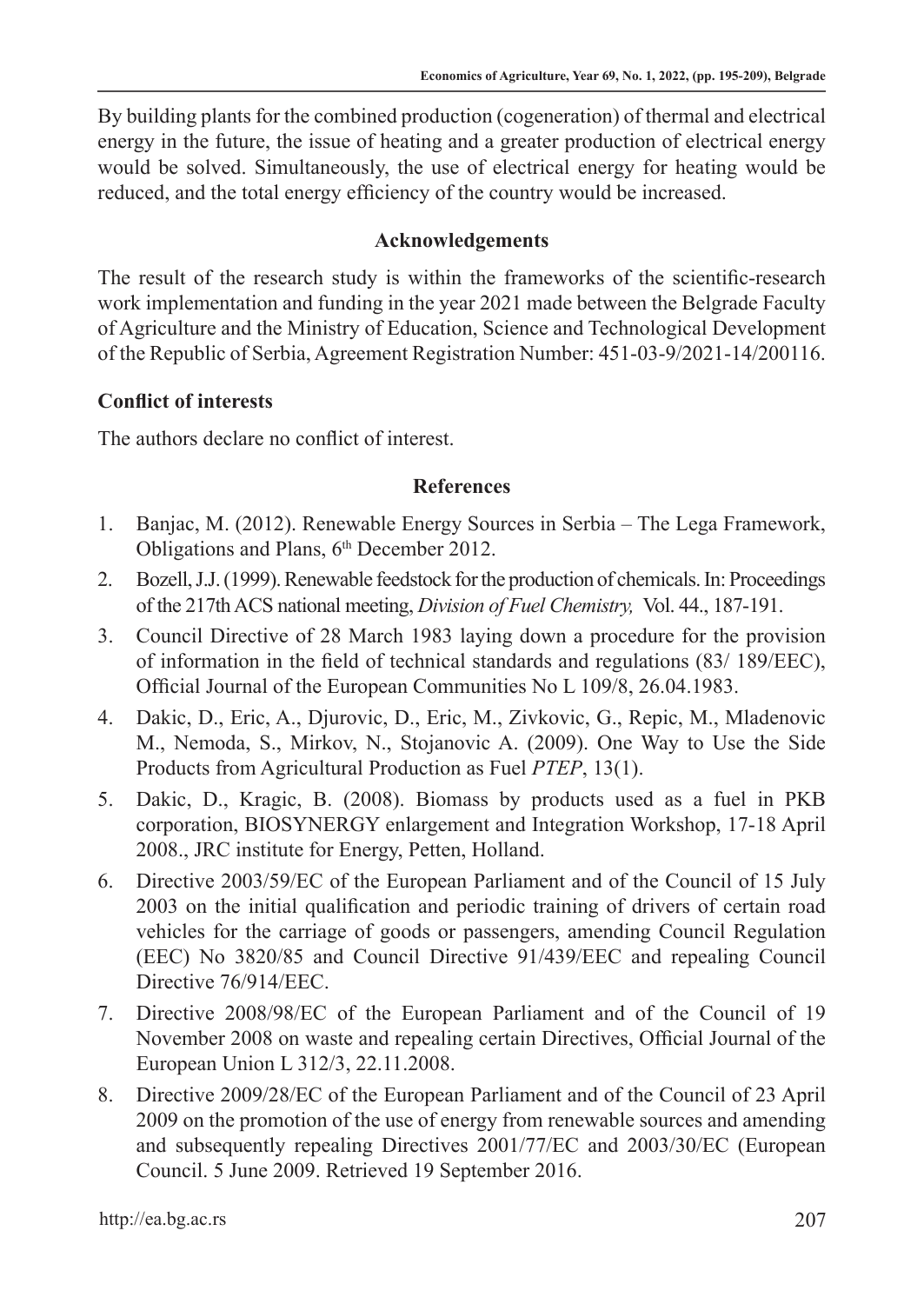- 9. Directive 96/92/EC of the European Parliament and of the Council of 19 December 1 996 concerning common rules for the internal market in electricity, Official Journal of the European Communities, No L 27/20, 30.01.1997.
- 10. Energy 2020-A strategy for competitive, sustainable and secure energy. European Commission, 2010.
- 11. Energy Balance of the Republic of Serbia for the Year 2020, *Official Gazette of the RoS*, 94/2019.
- 12. Janjic, T., Brkic, M., Igic, S., Dedovic, N. (2010). Biomass the Energy Resource of the Future, *Contemporary Agricultural Technique,* 36(2), 167-177, Novi Sad.
- 13. Jordanovic-Vasic, M. (2009). The Use of Biomass from Agricultural Waste as a Renewable Energy Source, *Science+Practice,* 12(1), 60-63, Niš.
- 14. Jovanovic, D. (2018). The Model of a Multidisciplinary Approach to Using Renewable Energy Sources, Doctoral Dissertation, Singidunum University, Belgrade.
- 15. Kokeza, G. (2020). The Green Economy and the Long-Term Strategy for the Development of the Energy Sector, Proceedings of the 35<sup>th</sup> International Advisory Conference ENERGETIKA 2020, Union of the Energy Professionals of Serbia, 24th-27th June 2020, 30-34, Zlatibor.
- 16. Law on Energy, *Official Gazette of the RoS*, 95/2018.
- 17. Milenkovic, D. (2017). The Significance of the European Standards in Using Renewable Energy Sources in the Republic of Serbia and the EU: Renewable Energy Sources, European Movement Serbia, *European Volumes* (6), 20-27, Belgrade.
- 18. National Action Plan for Using Renewable Energy Sources (NAPRES), *Official Gazette of the RoS*, 53/2013.
- 19. National Strategy for Sustainable Development, *Official Gazette of the RoS*, 101/2007.
- 20. National Strategy for the Sustainable Use of Natural Resources and Goods, *Official Gazette of the RoS,* 33/2012.
- 21. National Television News, June 2021, (https://www.rts.rs).
- 22. NPEE Study, Republic of Serbia Ministry of Science and the Environment Protection, Belgrade, 2004, Record Number EE704-1052A.
- 23. Petrovic, S. (2018). The Role of RESs in the Development of the Serbian Energy Sector, The First Conference on Renewable Electrical Energy Sources, Union of Mechanical and Electrical Engineers and Technicians of Serbia (UMEETS), Society for Renewable Electrical Energy Sources, Belgrade.
- 24. The Strategy for the Development of the Energy Sector of the Republic of Serbia by the Year 2025, with Projections by the Year 2030, *Official Gazette of the RoS*, 101/2015.